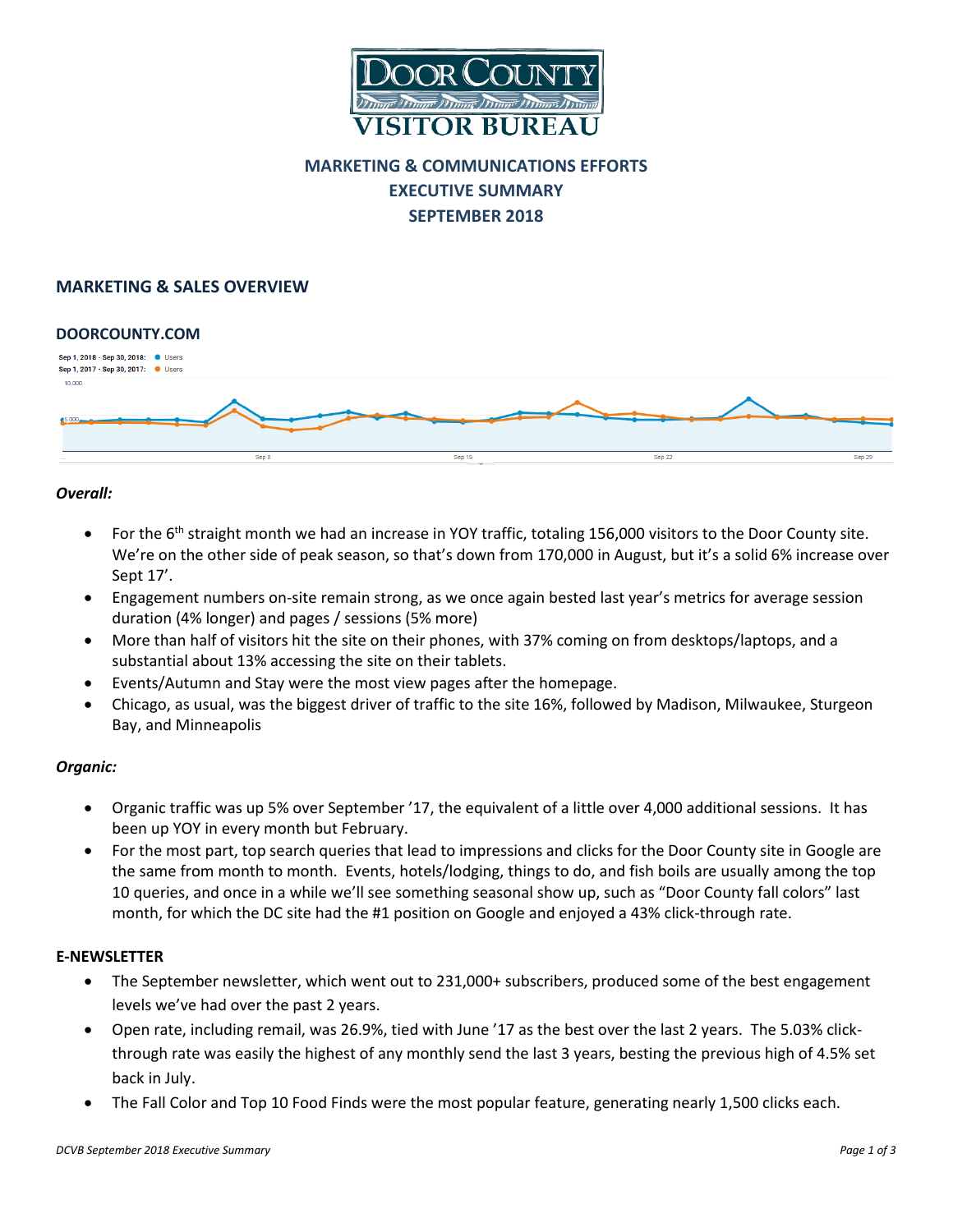#### **SOCIAL MEDIA**

We had some great reach in social media this month garnering over 2.7 million impressions through Facebook (compared to 2m in August and 2.4m in Sept 2017. Current FB followers to date are just about 112k. 45k Instagram comments and Likes and 32,200 impressions on Twitter. Google has also just announced it is shutting down its longneglected Facebook competitor Google+. We have been maintaining the platform for the past several years as a necessity to play nice with Google even though it never gained much traction.

#### **MEDIA**

September media buy brought in roughly 51 million impressions through Brand USA's Guide, Google Adwords, Beloit Visitor Center, WI Tourism Travel Guide, Fall Facebook/Instagram and Fall banner ads in Chicago, Milwaukee, Madison, Green Bay/Appleton and Minneapolis. We also did a lead generation campaign as well as targeted wedding and LGBT interactive campaigns.

#### Google Adwords Performance:

CTR increased 19% over Sept 2017. Romantic Getaways, Events, Pet Friendly & Cabins ad groups served the most impressions. Best performing ad groups: Attractions, Shopping, Events.

#### Fall Interactive Results:

CTR above travel industry average of .12%. Retargeting is performing best, however look a like and interest targeting are also doing well.